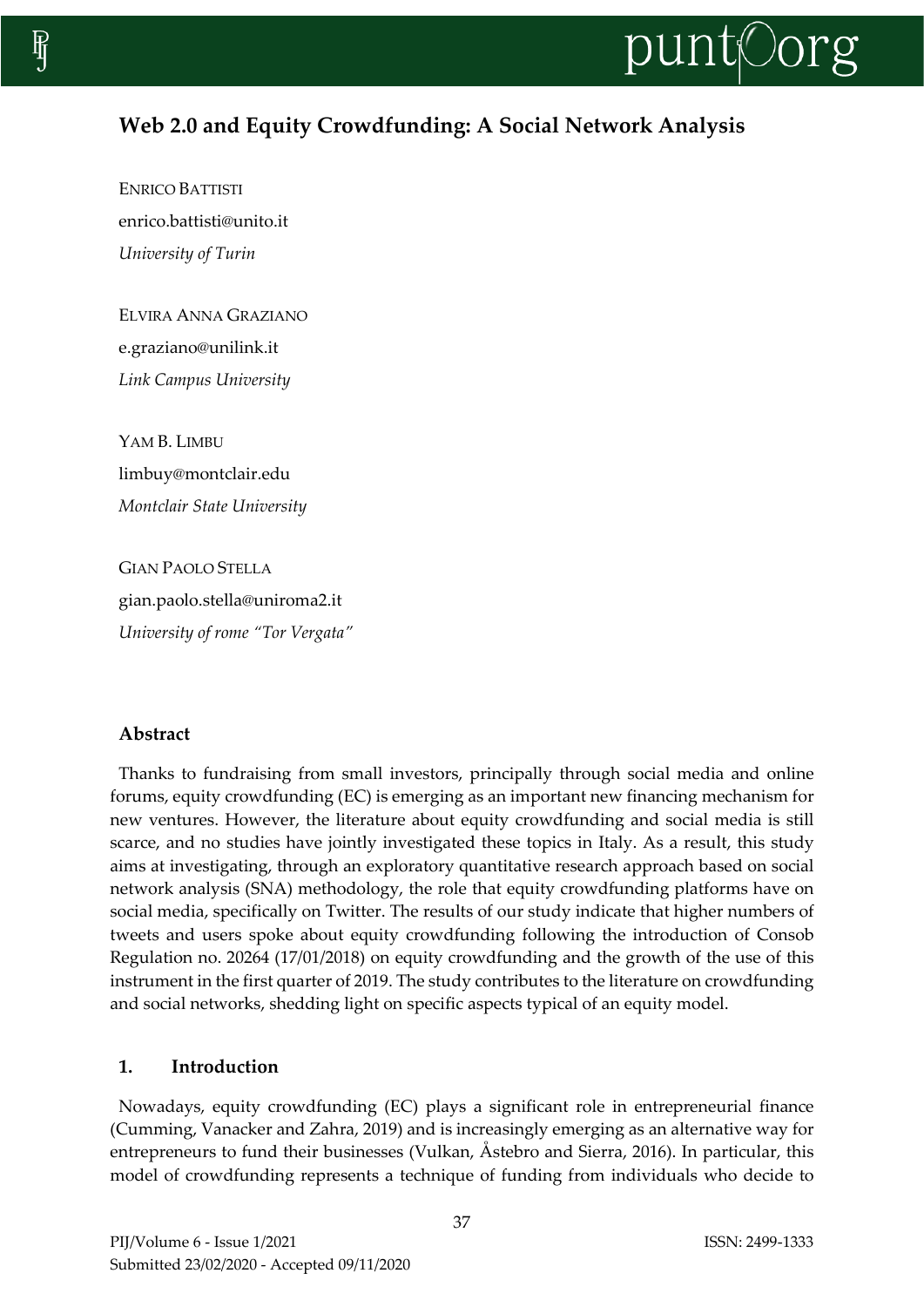# punt<sub>Oorg</sub>

invest their money in the capital of a firm by purchasing part of its shares (Battisti *et al*., 2020). Studies on EC are developing rapidly (Moritz, Block and Lutz, 2015), and some researchers have focused on specific aspects related to this type of financing source (e.g., Lukkarinen *et al*., 2016; Miglietta *et al*., 2019). However, quantitative and qualitative research on this model of crowdfunding is still quite scarce (Previati, Galloppo and Salustri, 2015; Hornuf and Schwienbacher, 2018). Specifically, while the actual body of study on EC has linked numerous campaign and firm characteristics to success on equity crowdfunding platforms, this list of success factors is far from complete (Hornuf, Schilling and Schwienbacher, 2019). However, with regards to the topic of social/mass media, the literature on EC is also still limited and focused mainly on crowdfunding in general. Beier and Wagner (2015) developed a new viewpoint on how crowdfunding activities rely on mechanisms from social media and ecommerce with the components of optimisation of conversion rates, traffic generation, and ability to pay. Verschoore and Zuquetto (2016) proposed a framework based on social network analysis for crowdfunding projects. Hekman and Brussee (2013) investigated the relation of the success of Kickstarter projects to social network and media activities. Finally, Nevin *et al*. (2017) applied Social Identity Theory (SIT) to examine equity-based crowdfunding. However, to the best of our knowledge, no studies have jointly examined the equity-based model and social media, especially in Italy. Therefore, the aim of this study is to investigate, through an exploratory quantitative research approach based on Social Network Analysis (SNA), the role that equity crowdfunding platforms have on social media, specifically on Twitter. Here we select tweets based on the hashtag #equitycrowdfunding in the period January 2018–April 2019 to verify the media reaction to the introduction of Consob Regulation no. 20264 (17/01/2018) for equity crowdfunding. This study aimed to verify whether EC platforms are responsible for disseminating information related to the financial instrument and EC campaigns on Twitter. The results of our explorative study indicate that higher numbers of tweets and users spoke about EC following the introduction of Regulation no. 20264 and the growth of the use of this instrument in the first quarter of 2019.

This study contributes to the literature on EC by clarifying some characteristics related to the diffusion of news through Twitter. Specifically, the contribution of this study is manifold. First, we have extended the debate on equity crowdfunding. Second, we have linked the topic of equity crowdfunding to social media. Finally, we have highlighted how equity-based platforms have an influence in social networks.

This paper is organised as follows. Section 2 presents the theoretical background and hypothesis about equity crowdfunding and social media. Section 3 focuses on the methodology and sample. Section 4 highlights the results of the study. Finally, Section 5 includes the conclusions and the implications of the explorative research.

# **2. Theoretical background**

# **2.1. Equity crowdfunding**

Broadly speaking, crowdfunding can be divided into five main categories (Poetz and Schreier, 2012; Belleflamme *et al*., 2013; Piattelli, 2013; Pais, Peretti and Spinelli, 2014; Agrawal *et al*., 2015; Scott, 2015; Quaranta, 2017): lending, donation, equity, reward, and royalty. Compared to other types of crowdfunding, the equity model is a relatively new phenomenon (Lukkarinen *et al*., 2016). In this sense, EC has established itself as an unconventional financing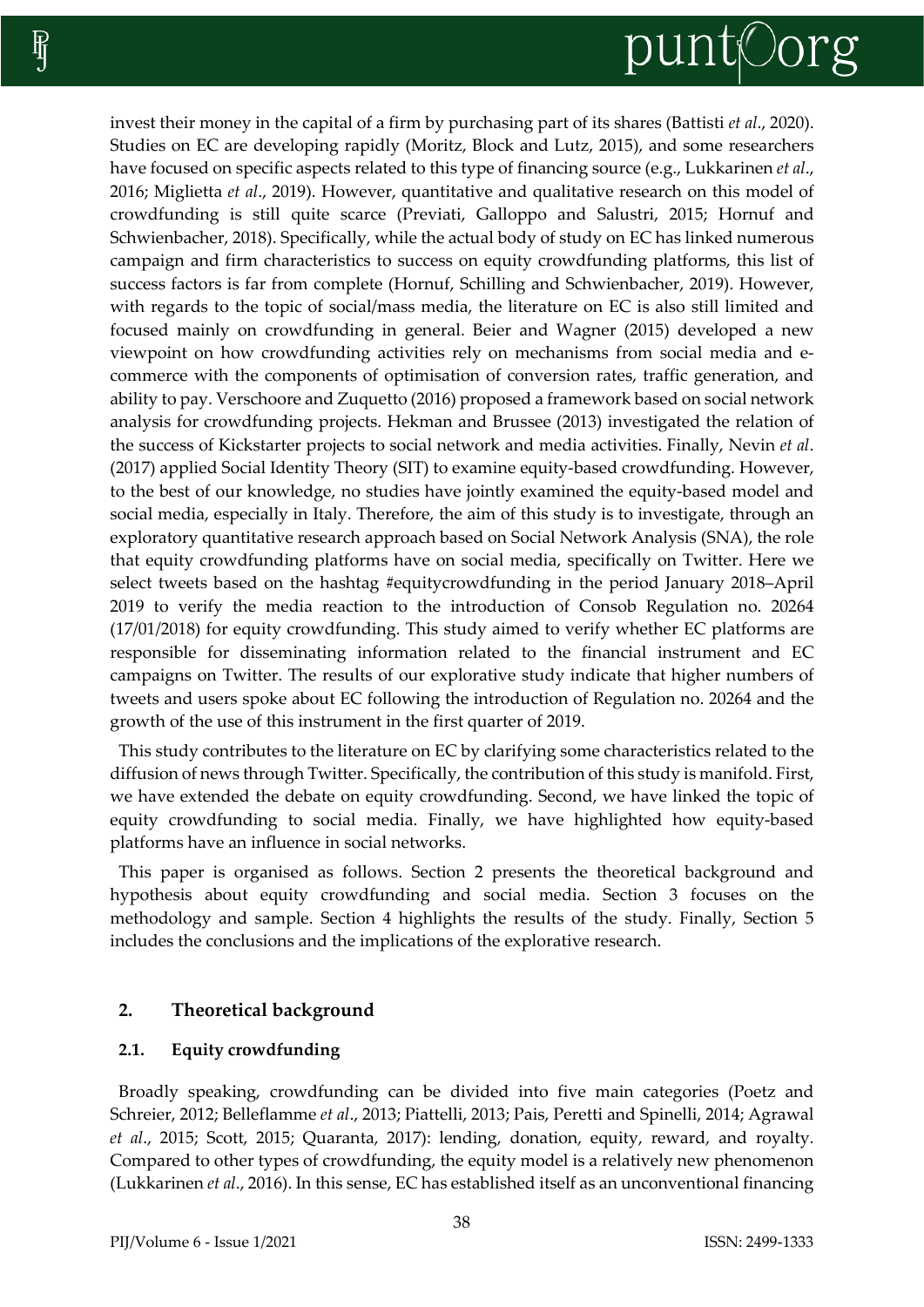mechanism compared to traditional equity funding sources and as a popular financing choice for innovative start-up businesses. EC offers a new marketplace for entrepreneurs to draw upon their network of friends, family, and existing shareholders for raising external funds, while also providing a way to raise additional financing from a large pool of individual investors in exchange for an equity stake in the firm (Ralcheva and Roosenboom, 2019).

Regulations around EC vary by country, and Italy was the first country in Europe to introduce a specific discipline of equity-based crowdfunding, through Decree Law 179/2012, converted into law no. 221/2012. Consob Regulations (Commissione Nazionale per le Società e la Borsa [Italian Companies and Exchange Commission]) defined the scope of EC and established the principles and methods of managing a portal and protecting the retail investor. Specifically, the regulation of equity crowdfunding in Italy was implemented through six Consob Regulations: Consob Regulation no. 18592 (26/06/2013), Consob Regulation no. 19520 (24/02/2016), Consob Regulation no. 20204 (29/11/2017), Consob Regulation no. 20264 (17/01/2018), Consob Regulation no. 21110 (10/10/2019), and Consob Regulation no. 21259 (6/02/2020). In particular, Consob resolutions no. 20204 and no. 20264 extended the possibility of using equity crowdfunding to all small and medium-sized Italian companies (not only to start-ups and innovative SMEs) and introduced an internal whistle-blowing procedure to report violations. A direct relevant consequence was an expansion of the number of companies that will be able to finance themselves through online crowdfunding portals. As of April 2019, 32 EC platforms existed in Italy: 30 registered in the ordinary category and two platforms registered in the special category. The ordinary section, that is to say, the focus of this study, is for registered portal managers authorised by Consob pursuant to the authentication of the requirements established by the Consolidated Law on Finance (Testo Unico della Finanza – TUF) and the regulation adopted by Consob by means of resolution no. 18592.; the special section has noted banks and investment companies previously authorised to provide the relative investment services (Vrontis *et al*., 2020).

#### **2.2. Social media and hypothesis**

There are different ways of disclosing financial information; word of mouth can be considered a first, traditional type. According to Bansal and Voyer (2000) and Bausch and Han (2006), investors rely heavily on the opinion of family, colleagues, and friends for financial choices following the traditional theory of communication. These studies showed how wordof-mouth information can greatly influence the behaviour of individuals (Cox, 1963; Brown and Reingen, 1987; Money, Gilly and Graham, 1998; Mauri, 2011). Alongside the traditional paradigm of top-down disclosure of information, a mechanism of active participation in the information process has spread through the use of Web 2.0 tools, in particular RSS feeds and microblogging sites (Facebook, Google+, Twitter, etc.). These tools and platforms allow users, through a word-of-mouth process, to comment on and disseminate information and opinions. According to O'Reilly (2007), second-level people collaborate and share information online through telematic solutions. Social networks and other new channels of dissemination on the web are spaces of interaction where information originates. Traditional media often use such tools and channels to disseminate information, demonstrating their importance (Armstrong and Gao, 2010). To link the structure of social networks with user interactions through message exchange, initial quantitative research was conducted using Twitter data, one of the most important microblogs (Huberman, Romero and Wu, 2009). Subsequent researchers studied the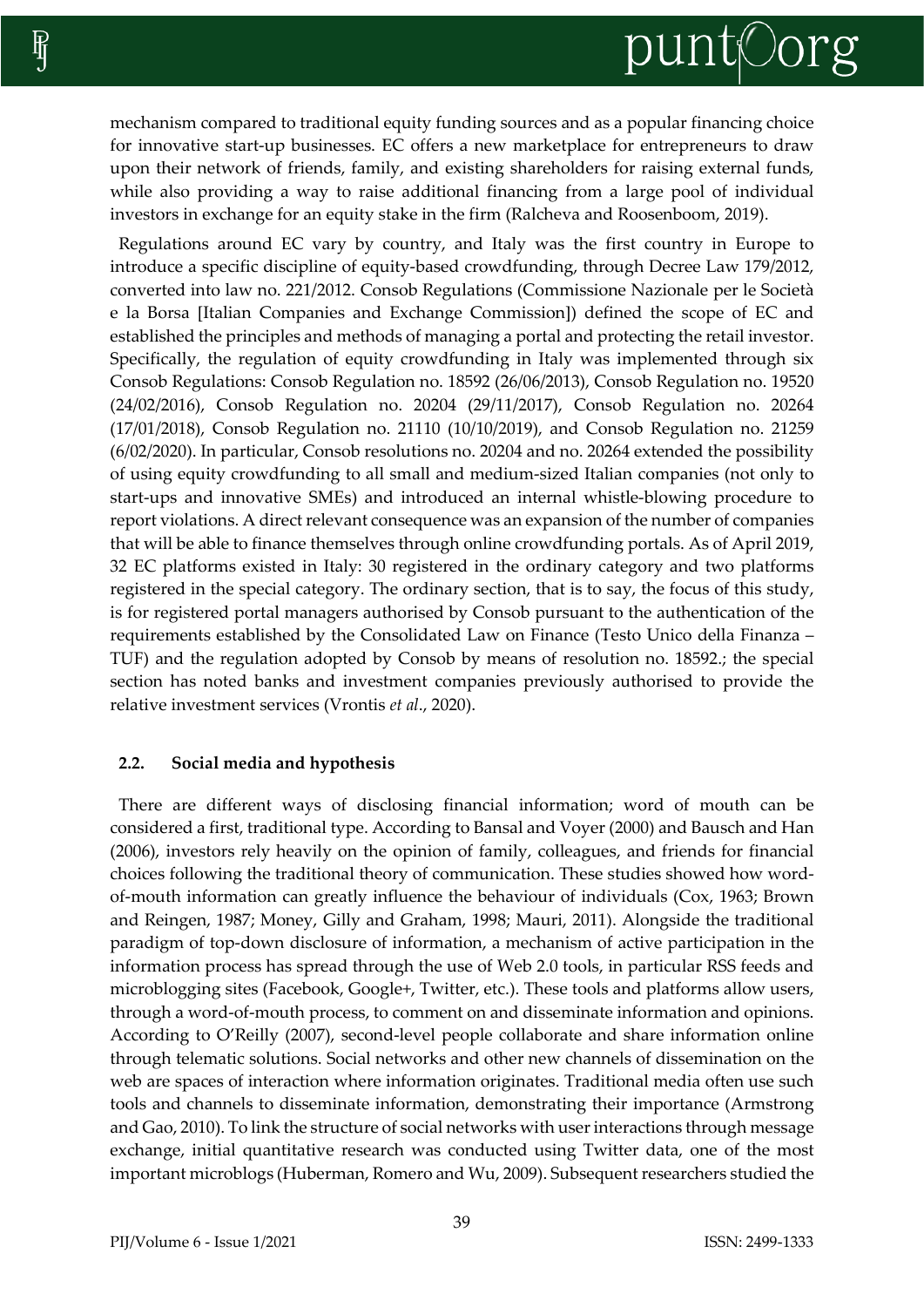

ability and components of social networks to influence users (Cha *et al*., 2010; Carretta, Farina and Nako, 2013), messages and their content, the tones used (Pak and Paroubek, 2010; Bollen, Mao and Pepe, 2011), and the demographic aspect of users (Mislove *et al*., 2011). Additionally, Carretta, Farina, and Nako (2013) monitored the flow of tweets on Twitter with the hashtag #spread in the period from May 21, 2012 to May 30, 2012. The authors noted that the influence of traditional media remains important, but blogs, financial blogs in particular, are increasingly important for spreading social news. In particular, Graziano and Vicentini (2018), in analysing social networks, emphasised the role of central actors in spreading news on the Twitter platform from November 2015 to March 2016, in relation to the bail-out (rescue) and other developments of banks in financial difficulties, such as the case of Banca Etruria. The authors concluded that in the #bancaetruria case, central media propagation was represented by traditional media through the use of official accounts, while when it came to the bail-out, financial blogs took a central position in the network.

Following this vision, our research hypothesis is this:

H1: Following the introduction of the Consob regulation, equity crowdfunding platforms have become the central users on Twitter, with the responsibility of disseminating information and news relating to the campaigns and the financial instrument itself.

#### **3. Methodology and sample**

Social network analysis methodology was used to study the relationship between the nature and influence capacity of information sources (Mitchell, 1969; Wasserman and Faust, 1994; Degenne and Forsé, 2007; Carretta, Farina and Nako, 2013; Signori and Confente, 2014; Lazzeretti and Capone, 2016). This methodology made it possible to distinguish the types of users who had published on some topics identified on the basis of hashtags and to detect the set of relations between the different users and the dissemination of a message within the social network. The analysis of the nature of Twitter users made it possible to distinguish users between mass media (traditional and blogs), sector operators (regarding the topics of crowdfunding, crowdfunding platforms, or financial intermediaries and/or institutions), and individuals. The measurement of the centrality of one actor over another was measured with betweenness. It is often used to find nodes that serve as a bridge from one part of a graph to another. Each node represents a user profile within the social network.

$$
Betweenness (n_i) = \sum_{j < k} g_{jk}(n_i) / g_{jk}
$$

The betweenness of user i is given by the summation of all the partial betweenness calculated for each pair of vertices gjk, where:

- − gjk represents the number of geodetic links, that is shorter, between vertices j and k;
- $gjk(ni)$  is the number of times the user i is involved.

The idea behind this measure is that the impact that a singular user is able to exert is linked to the number of times it is in the shortest path between two other actors. In other words, this measure is the expression of a user's ability to be an informative relational bridge.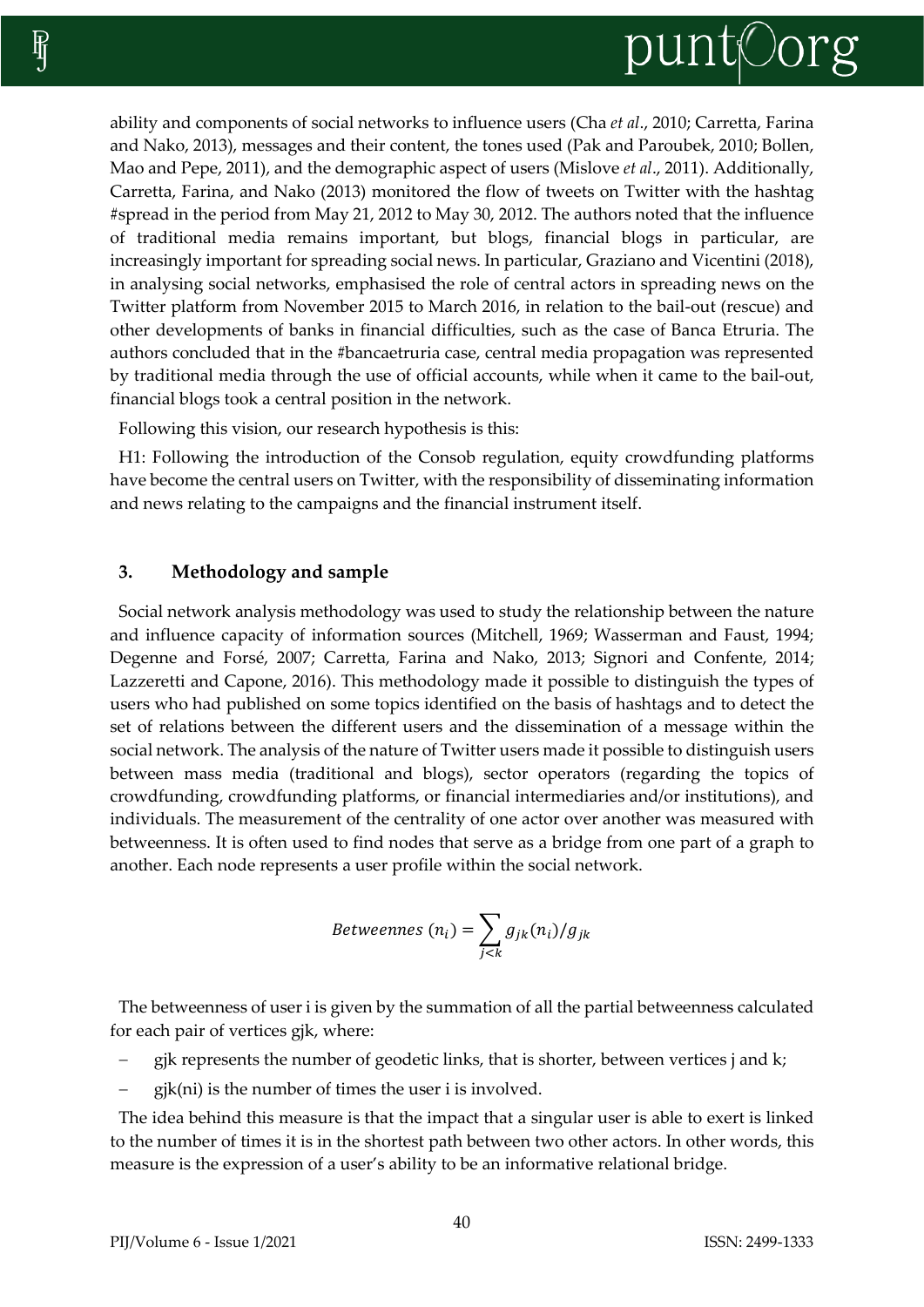The significance of the differences in the categories was then tested through an ANOVA statistical test.

The data comprise all tweets converging towards the hashtag #equitycrowdfunding around the time horizon of analysis, January 15, 2018 to April 30, 2019, due to the update of the Consob regulation on equity crowdfunding that took place on January 17, 2018.

For the hashtag #equitycrowdfunding there were 86 users who produced 978 tweets and 613 retweets. The analysis of the retweets is important because it allows us to define the networks of interaction between different users and the strength of their relationships.

The users who tweeted about equity crowdfunding were fewer numerically but gave greater coverage to the topic by producing more tweets and retweets that determined more lively networks and stronger relationships among users by virtue of their small number. In the analysed time span, the monthly distribution of the tweets convergent on the hashtag #equitycrowdfunding (Figure 3.1) showed some peaks: January and February of 2018 and March and April of 2019. The peaks in 2018 are explained by the regulatory thrust due to the Consob regulation and its application and interpretation, which ignited debate on the matter. The trend in the first quarter of 2019 year reflects the growth of the Italian equity crowdfunding market, due precisely to the introduction of the new regulation by Consob (Politecnico di Milano, 2019).



Figure 3.1. Monthly tweets on EC from January 2018 to April 2019 (source: authors' elaboration based on Twitter data).

Using a simple content analysis on tweet production in relation to the two observed peaks, we find that the peaks reflect two completely different situations. The first peak describes the debate on the new regulation, while the second describes the discussion on EC campaigns. The content of the tweets, in fact, has different keywords in the first quarter of 2018 and the first quarter of 2019. In the first case, the most occurrent terms are regulation, Consob, and the Italian market, because the Italian context represents the first example of the specific regulation of the EC instrument. In the first quarter of 2019, the words that occur most change. During this period in the tweets containing the hashtag #equitycrowdfunding, innovation, start-up, and green are the most used words, confirming that the topic of the debate on EC is different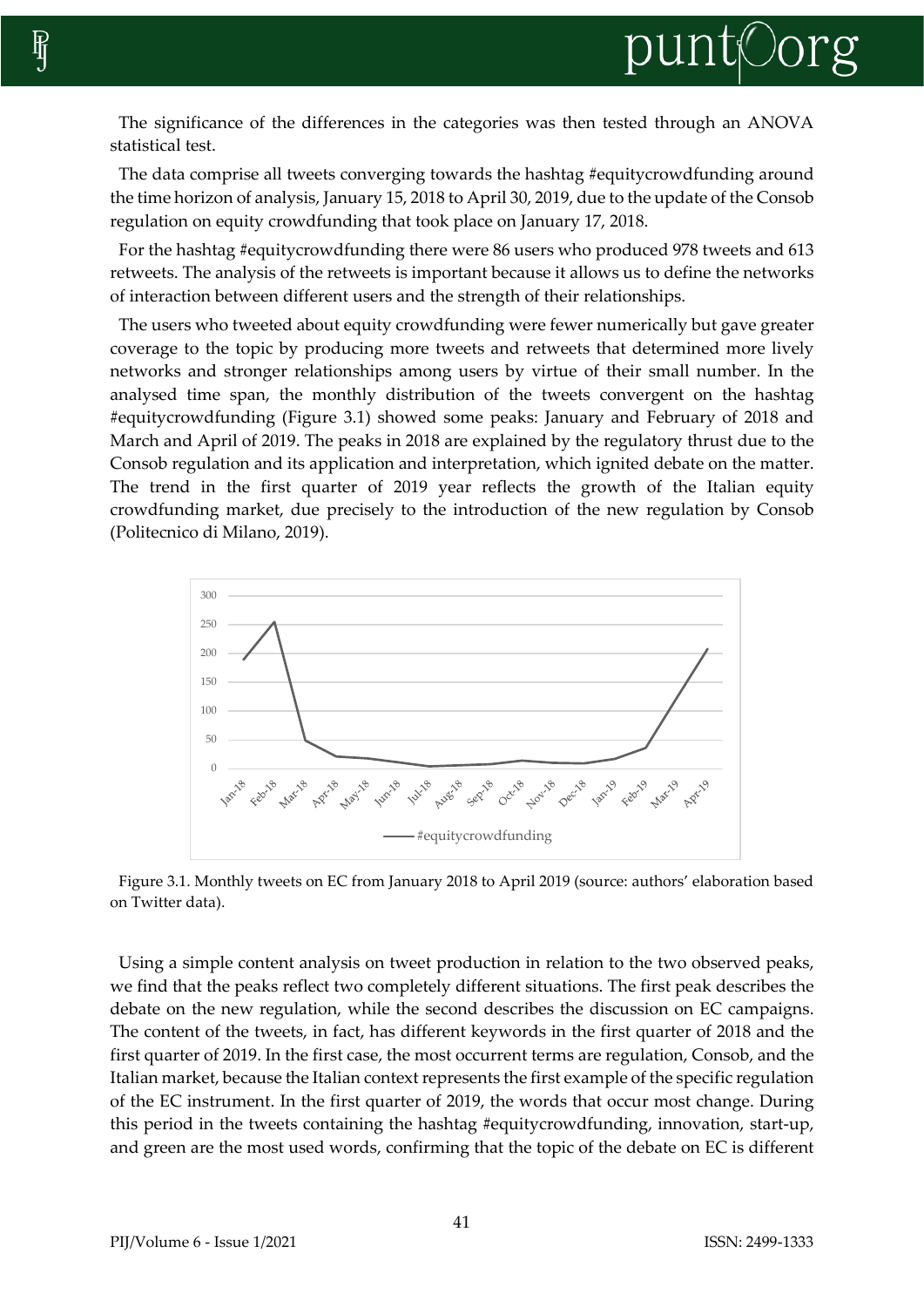

and focused on the characteristics of the campaigns launched in that period and increased thanks to the regulatory innovation that took place at the beginning of 2018 (Table 3.1).

| Words                    | <b>First Quarter 2018</b> |  |  |  |
|--------------------------|---------------------------|--|--|--|
| Regulation               | 485                       |  |  |  |
| Consob                   | 355                       |  |  |  |
| Italian market           | 203                       |  |  |  |
|                          | First Quarter 2019        |  |  |  |
| <i>Innovation</i><br>247 |                           |  |  |  |
|                          |                           |  |  |  |
| Start-up                 | 234                       |  |  |  |

Table 3.1. Most occurring words in tweets on #equitycrowdfunding in the first quarter 2018 and in the first quarter 2019.

### **4. Results**

The results of the betweenness are shown in Table 4.1, whose statistical significance of the differences between the groups was tested using the ANOVA test (Table 4.2).

|                           | Number of Retweet | Betweenness on<br>Average | <b>Standard Deviation</b> |
|---------------------------|-------------------|---------------------------|---------------------------|
| Crowdfunding<br>Platforms | 386               | 0.4705                    | 0.1613                    |
| Media                     | 121               | 0.3302                    | 0.2128                    |
| <b>Individual Users</b>   | 106               | 0.2522                    | 0.5916                    |

Table 4.1. Results of Betweenness analysis (source: authors' elaboration).

|                         | Sum of<br><b>Squares</b> | df | <b>Mean Square</b> | F      | Sign |
|-------------------------|--------------------------|----|--------------------|--------|------|
| <b>Between</b><br>Group | 84.31                    | 2  | 0.2522             | 18.634 | .000 |
| <b>Within Group</b>     | 104.73                   | 27 | 0.4705             |        |      |
| <b>Total</b>            | 189.04                   | 29 |                    |        |      |

Table 4.2. Results of ANOVA Test (source: authors' elaboration).

The results of the betweenness analysis confirm our research hypothesis: during this period, crowdfunding platforms were the central users on Twitter, responsible for news dissemination related to the EC topic. Through their official Twitter accounts, the EC platforms produced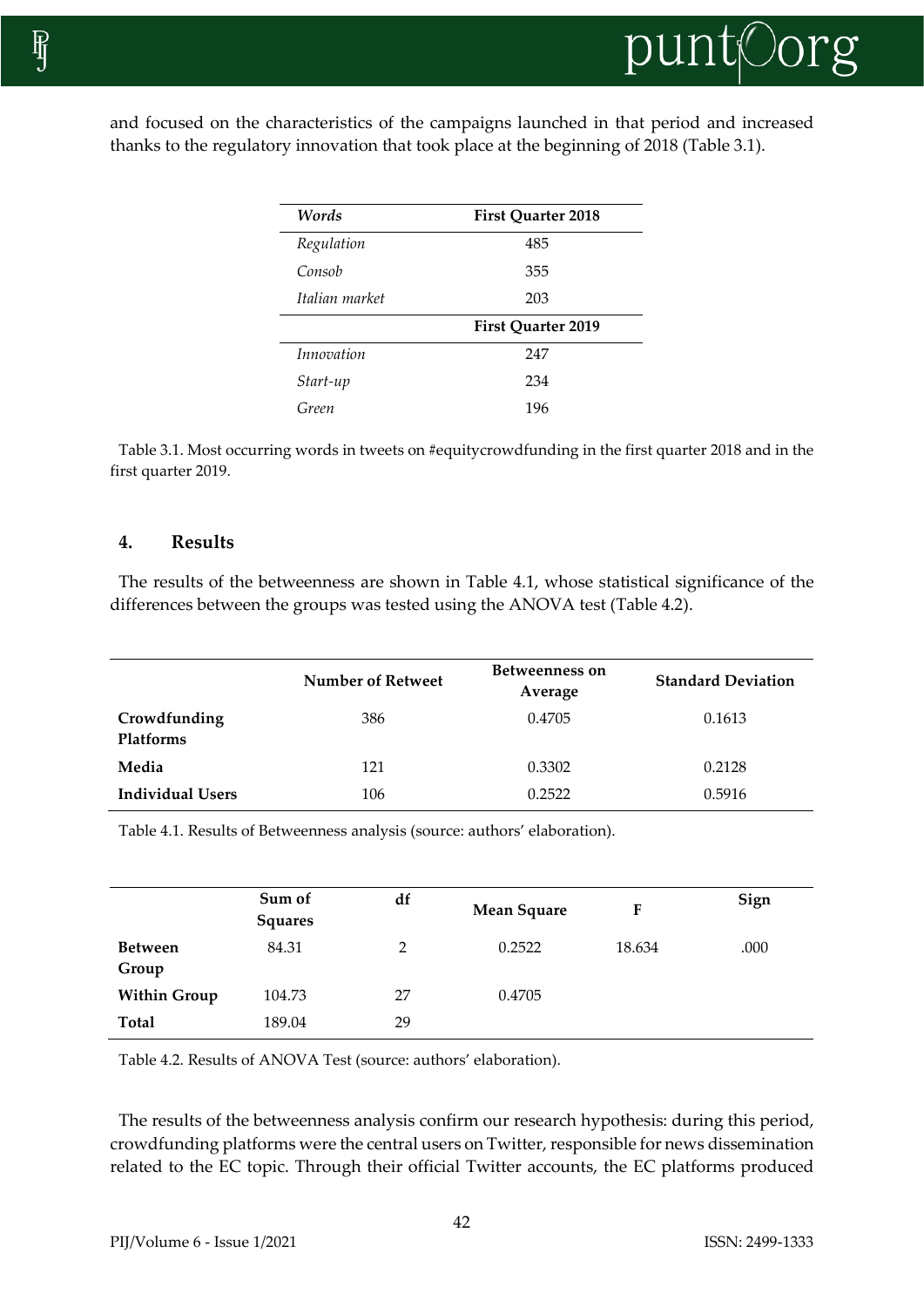

and shared new content or shared tweets produced by other users by bridging their diffusion. For this reason, they assumed centrality in the network on #equitycrowdfunding, followed by mass media distinguished by general or traditional (e.g., @ilcorrieredellasera, @ilmessaggero, @larepubblica, @lastampa) and specialised media (e.g., @ilsole24ore, @MilanoFinanza) and finally by general users, who were individual users with personal profiles.

The crowdfunding platforms held a central position in the network on #equitycrowdfunding regardless of shared content; in fact, they remained hubs in the network throughout the time horizon of the analysis, remaining responsible for sharing information relating to the debate on the new Consob regulation (at the beginning of 2018) and also when the content of the tweets mostly concerned the characteristics of the launched campaigns (in the first quarter of 2019).

Based on the analysis, Figure 4.1 shows the interaction networks among users on the basis of the retweets produced by tweets containing the #equitycrowdfunding hashtag.



Figure 4.1. Network generated by retweets containing the hashtag #equitycrowdfunding (source: authors' elaboration).

Observation of the cloud generated by the selection of retweets confirms first of all that the network related to #equitycrowdfunding is composed of few but very concentrated users: the interactions between users are very intense, although different networks are identified with fewer users exchanging tweets and retweets on the topic. This cloud highlights three networks where the relations are stronger because there is more production and exchange of tweets. The configuration of the clouds is typical of the topics by public propagation led by experts in the subject as well as by traditional and innovative media operators and individuals interested in various capacities (Cha *et al*., 2010; Carretta, Farina and Nako, 2013; Hekman and Brussee, 2013; Graziano and Vicentini, 2018). Equity crowdfunding is among the niche topics that grabbed the attention of experts, academics, professionals, and operators who in various capacities expressed themselves on the topic.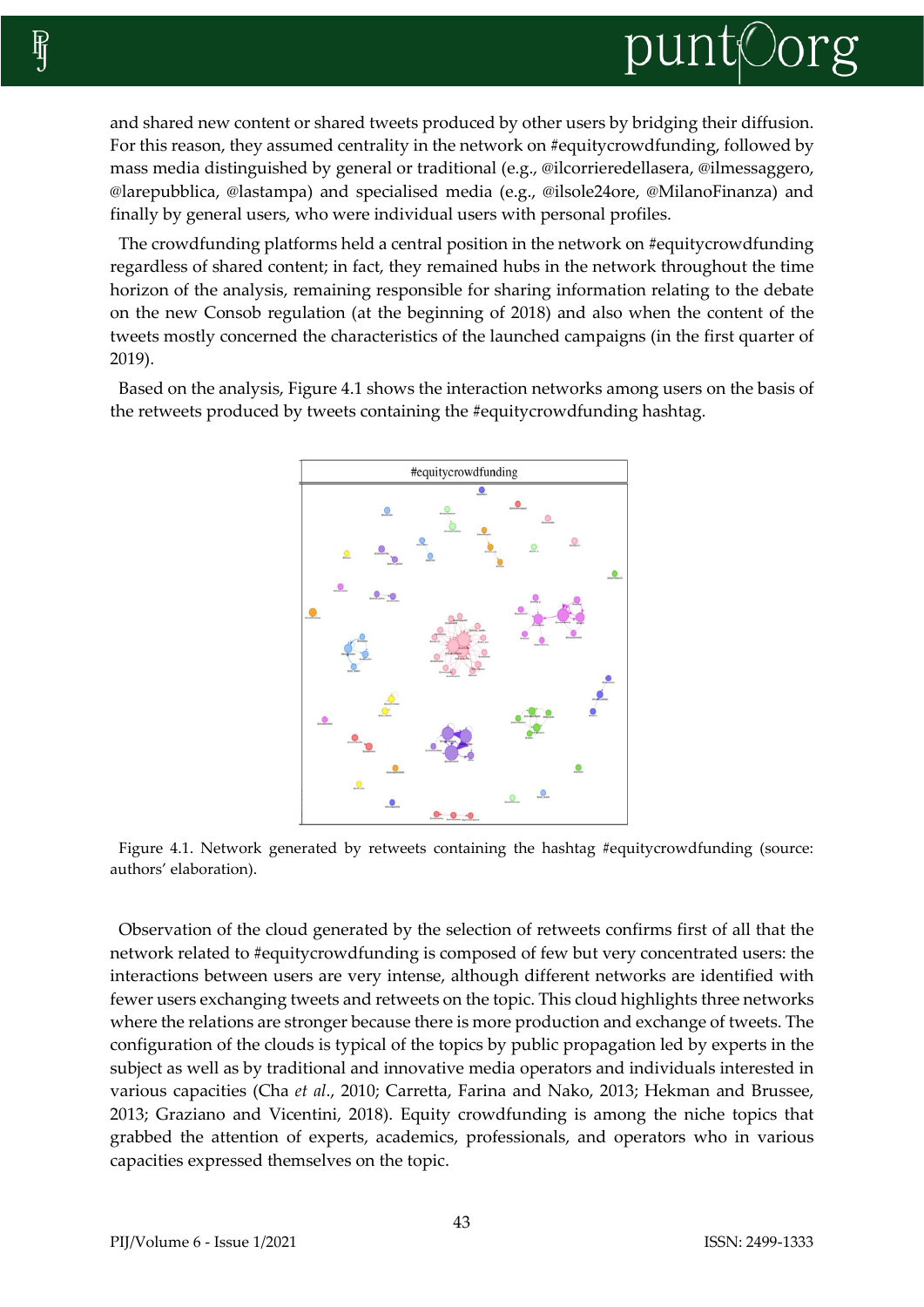# **5. Conclusions and implications**

This work is the first research study in the Italian market to be conducted on the equity crowdfunding model and on Web 2.0. This study contributes to the literature on equity crowdfunding and clarifies certain aspects related to the dissemination of news through social networks (Twitter). In particular, we aimed to identify who are the subjects responsible on Twitter for the production and dissemination of equity crowdfunding news, and we generated a cloud representation of the disseminated retweets.

The changes in Italian regulations on equity crowdfunding together with the update of Consob regulations in early 2018 have renewed the debate on crowdfunding by focusing on equity crowdfunding. In particular, the fact of allowing small and medium-sized companies to reach certain criteria for access to equity crowdfunding, introduced by Consob Resolution no. 20264 of 17/01/2018, represented an opportunity for the media, especially for social networks such as Twitter, to initiate debate on the subject. We aimed to clarify how the news was spread and who were the main responsible parties.

By selecting tweets based on the hashtag #equitycrowdfunding between January 2018 and April 2019, we conducted an analysis to verify the media reaction to the events. The result was an increase in tweets related to the topic: users talked about equity crowdfunding in relation to the introduction of the new Consob regulation on equity crowdfunding at the beginning of 2018 and in relation to the growth of its use, according to data from the Osservatorio Crowdinvesting (Politecnico di Milano, 2019) in the first quarter of 2019. News on standards and the interest aroused make the issue of equity crowdfunding relevant to the media: the retweets related to #equitycrowdfunding showed fewer users but more retweets, with four distinct networks in which stronger relationships were established.

Industry experts can deduce the central role of the network from #equitycrowdfunding hashtag analysis, with a focus on crowdfunding platforms and then traditional and specialised media.

The results show that at the request of the supervisory authorities, operators could use powerful social media, such as Twitter. Having a central position in the network on several occasions (e.g., the debate on the new regulation and the characteristics of the campaigns launched), the platforms can influence potential investors. Clarity in the use of social networks by the crowdfunding platforms could have a positive impact on investors' knowledge and awareness.

In addition, careful use of hashtags shows better results in terms of information disclosure, because the EC platforms can precisely categorise the tweets produced on the basis of the hashtag used in order to convey the news to the interlocutors suitable for the purpose of the information. Choosing a specific hashtag generates a retweet cloud with an information dissemination network among the most influential users. By following a managerial point of view, the supervision of social networks by staff with specific professional skills can be a successful engine for industry players, not only to protect their reputation, but also to stimulate the process of co-creation of essential value in the crowdfunding market.

The current study provides input on the importance of equity crowdfunding, as it shows increasing popularity and therefore the attraction of more potential investors and capital: if companies use Twitter for the purpose of sponsoring and advertising their campaigns, the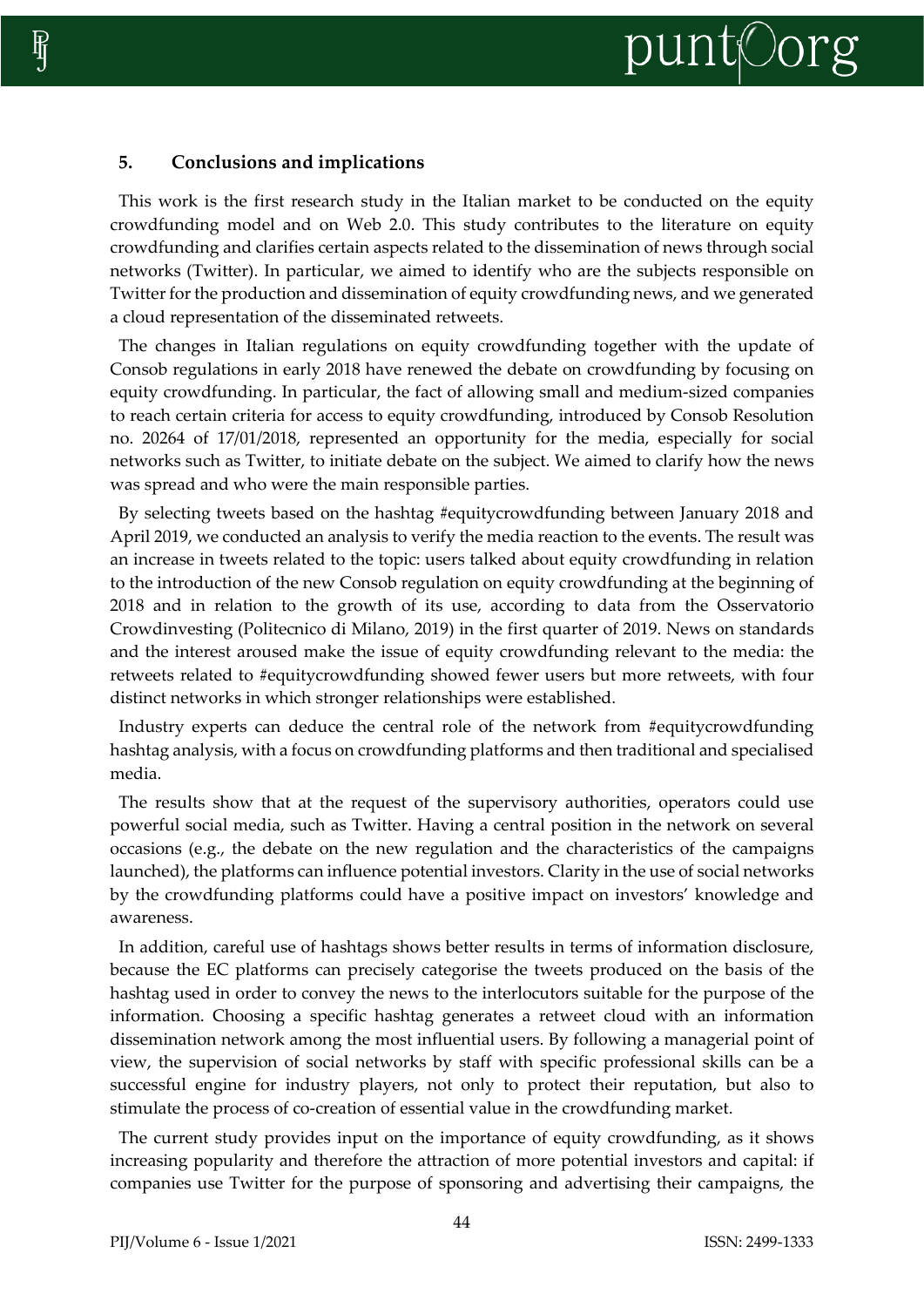

probability of reaching a greater number of investors increases with the consequent growth of the capital raised.

Social networks, according to social network theory applied to entrepreneurial finance, help to reduce uncertainty and attract the attention of users who, in the case of equity crowdfunding, could invest in projects.

In particular, the results of this study suggest how project promoters can help in understanding the influence of social media on crowdfunding success. Forthis reason, already during the project presentation phase, promoters should include social media to capture the attention of potential investors.

In addition, project updates through social media would give promoters an important measure of the success of fundraising on crowdfunding equity platforms.

To ascertain whether an increased number of connections between different network users contributes to the success of a campaign, we aim to analyse the success of crowdfunding projects in the light of SNA results.

#### **Keywords:**

FinTech; equity crowdfunding; social media; social network analysis; Web 2.0

# **References**

- Agrawal, A.K., Catalini, C., and Goldfarb, A. (2015), "Crowdfunding: Geography, Social Networks, and the Timing of Investment Decisions", *Journal of Economics & Management Strategy*, 24 (2): 253–274.
- Armstrong, C.L., and Gao, F. (2010), "Now Tweet This: How News Organizations Use Twitter", *Electronic News*, 4 (4): 218–235.
- Bansal H.S., and Voyer P.A. (2000), "Word-of-Mouth Processes within a Services Purchase Decision Context", *Journal of Service Research*, 3 (2): 166–177.
- Battisti, E., Creta, F., and Miglietta, N. (2020), "Equity Crowdfunding and Regulation: Implications for the Real Estate Sector in Italy", *Journal of Financial Regulation and Compliance*, 28 (3): 353–368.
- Bausch, S., and Han, L. (2006, May 11), "Social Networking Sites Grow 47 Percent, Year over Year, Reaching 45 Percent of Web Users", *Nielsen/NetRatings*. Available online at https://www.immagic.com/eLibrary/ARCHIVES/GENERAL/NETRATUS/N060511S.pd f (last accessed: February 8, 2021).
- Beier, M., and Wagner, K. (2015), "Crowdfunding Success: A Perspective from Social Media and E-Commerce", in ICIS (ed.), *Thirty Sixth International Conference on Information Systems*, 1–22. Available online at https://core.ac.uk/reader/301367390 (last accessed: February 8, 2021).
- Belleflamme, P., Lambert, T., and Schwienbacher, A. (2013), "Individual Crowdfunding Practices", *Venture Capital*, 15 (4): 313–333.
- Bollen, J., Mao, H., and Pepe, A. (2011), "Modeling Public Mood and Emotion: Twitter Sentiment and Socio-Economic Phenomena", in *Proceedings of the 5th International AAAI*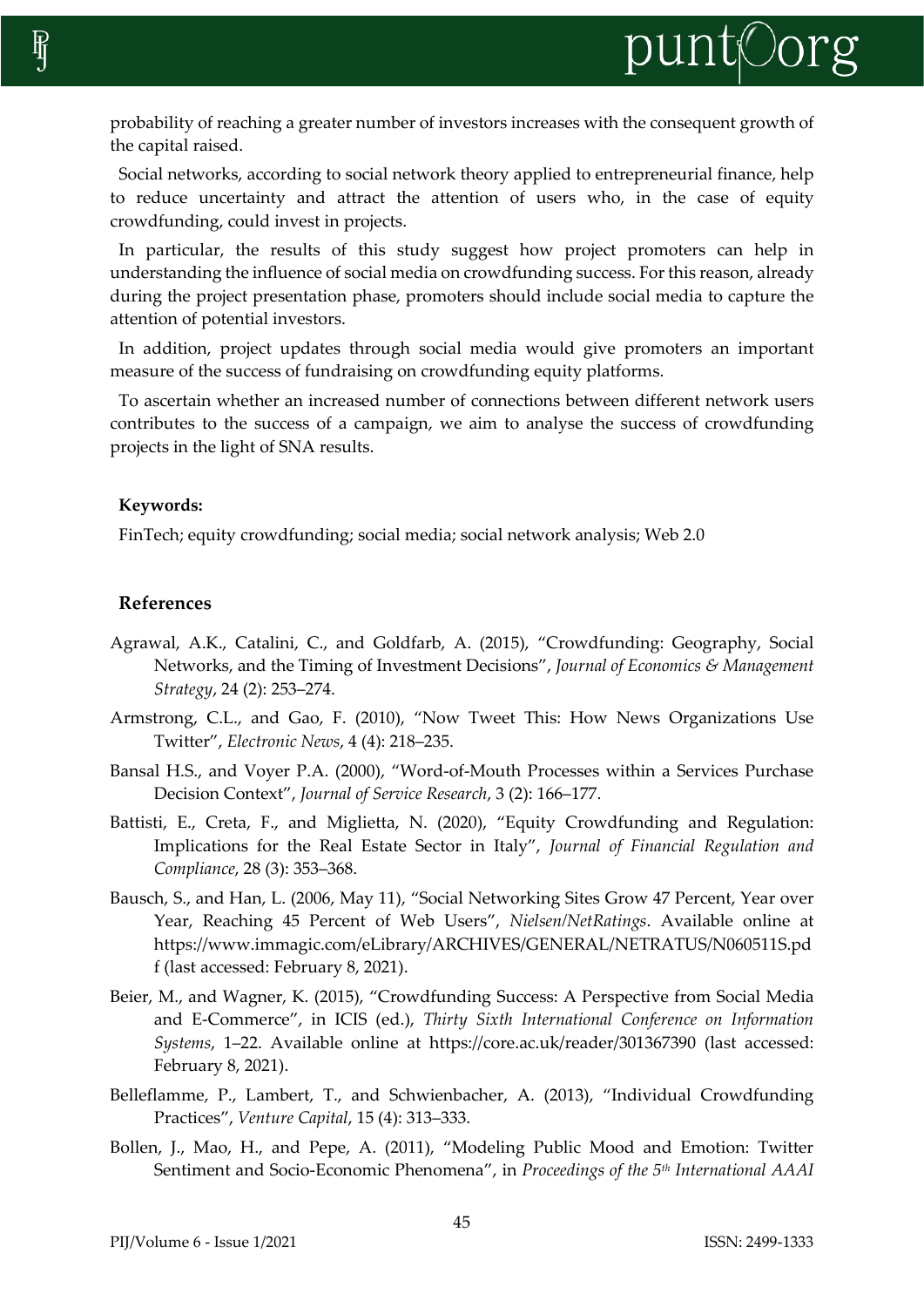

*Conference on Weblogs and Social Media*, 450–453. Available online at https://www.aaai.org/ocs/index.php/ICWSM/ICWSM11/paper/viewFile/2826/3237 (last accessed: February 8, 2021).

- Brown, J.J., and Reingen, P.H. (1987), "Social Ties and Word-of-Mouth Referral Behavior", *Journal of Consumer Research*, 14 (3): 350–362.
- Carretta, A., Farina, V., and Nako, A. (2013), "Web 2.0, Mass Media e Circolazione delle Notizie Finanziarie: Il Caso dello Spread BTP-Bund", in G. Bracchi and D. Masciandaro (eds), *La Banca Commerciale Territoriale nella Crisi dei Mercati: XVII Rapporto sul Sistema Finanziario Italiano*, Milan: Fondazione Rosselli, Edibank – Bancaria Editrice.
- Cha, M., Haddadi, H., Benevenuto, F., and Gummadi, K.P. (2010), "Measuring User Influence in Twitter: The Million Follower Fallacy", in *Proceedings of the Fourth International AAAI Conference on Weblogs and Social Media*, 10–17. Available online at https://ojs.aaai.org/index.php/ICWSM/article/view/14033/13882 (last accessed: February 8, 2021).
- Cox, D.F. (1963), "The Audiences as Communicators", in S.A. Greyser (ed.), *Proceedings – American Marketing Association*, 58–72, Chicago, IL: American Marketing Association.
- Cumming, D.J., Vanacker, T.R., and Zahra, S.A. (2019), "Equity Crowdfunding and Governance: Toward an Integrative Model and Research Agenda", *Academy of Management Perspectives*. DOI: 10.5465/amp.2017.0208.
- Degenne, A., and Forsé, M. (2007), *Introducing Social Networks*, London, Thousand Oaks & New Delhi: SAGE Publications.
- Galtung, J., and Ruge M.H. (1965), "The Structure of Foreign News", *Journal of Peace Research*, 2 (1): 64–91.
- Graziano, E.A., and Vicentini, F. (2018), "Senti Chi (ne) Parla: Twitter, Bail-In e Banche in Crisi", *Sinergie Italian Journal of Management*, 36 (107): 233–251.
- Hekman, E., and Brussee, R. (2013), "Crowdfunding and Online Social Networks", in *Proceedings of the 2 nd Consortium on Applied Research and Professional Education*, 1–22. Available at a series online at a contract  $\alpha$  at  $\alpha$ https://www.mmu.ac.uk/media/mmuacuk/content/documents/carpe/2013 conference/papers/entrepreneurship/Erik-Hekman,-Rogier-Brussee.pdf (last accessed: February 8, 2021).
- Hornuf, L., and Schwienbacher, A. (2018), "Market Mechanisms and Funding Dynamics in Equity Crowdfunding", *Journal of Corporate Finance*, 50: 556–574.
- Hornuf, L., Schilling, T., and Schwienbacher, A. (2019), "Are Equity Crowdfunding Investors Active Investors?", *Max Planck Institute for Innovation & Competition Research Paper*, 19– 15; and CESifo Working Paper no. 7884. Available online at https://ssrn.com/abstract=3474190 (last accessed: February 8, 2021).
- Huberman, B.A., Romero, D.M., and Wu, F. (2009), "Social Networks That Matter: Twitter under the Micro-Scope", *Social Science Research Network (SSRN)*, 14 (1): 8. Available online at http://ssrn.com/abstract=1313405 (last accessed: February 8, 2021).
- Lazzeretti, L., and Capone, F. (2016), "R&D Networks in High Technology Applied to Cultural Goods in Tuscany: A Social Network Analysis", *Sinergie Italian Journal of Management*, 34 (99): 75–99.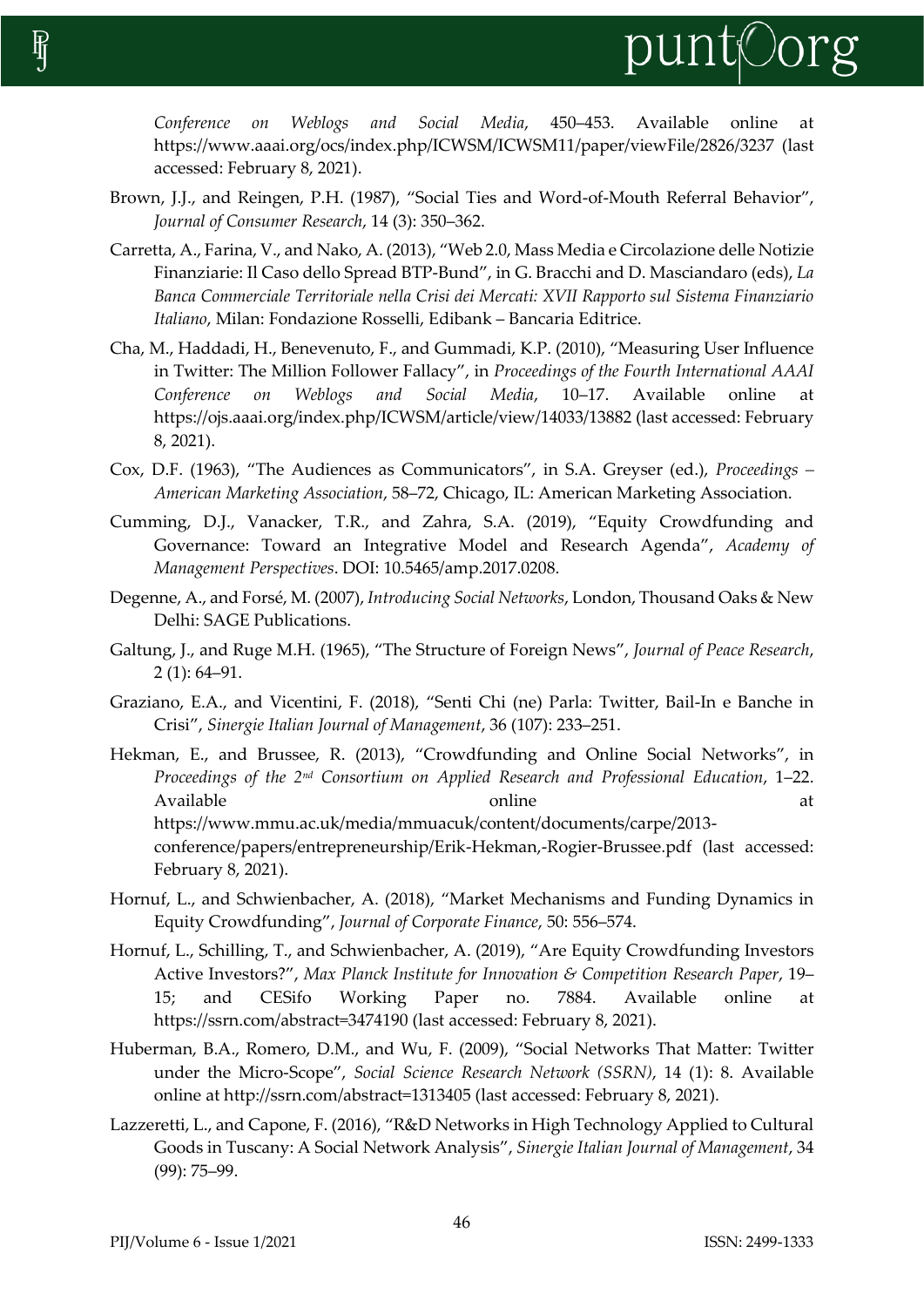

- Lukkarinen, A., Teich, J.E., Wallenius, H., and Wallenius, J. (2016), "Success Drivers of Online Equity Crowdfunding Campaigns", *Decision Support Systems*, 87: 26–38.
- Mauri, A.G. (2011), "Le Prestazioni dell'Impresa come Comunicazione "di Fatto" e il Ruolo del Passaparola", *Sinergie Italian Journal of Management*, 59: 147–159.
- Miglietta, N., Battisti, E., and Graziano, E.A. (2019), "Equity Crowdfunding and Risk Management: The Attitude of Italian Platforms", in P. De Vincentiis, F. Culasso and S. Cerrato (eds), *The Future of Risk Management: Perspectives on Financial and Corporate Strategies* (Vol. 2), 43–66, Cham, Switzerland: Palgrave Macmillan.
- Mislove, A., Jørgensen, S.L., Ahn, Y.Y., Onnela, J.P., and Rosenquist, J.N. (2011), "Understanding the Demographics of Twitter Users", in *Proceedings of the Fifth International AAAI Conference on Weblogs and Social Media*, 554–557, AAAI Press. Available at a state online at a contract  $\alpha$  at a contract  $\alpha$  at a contract  $\alpha$  at a contract  $\alpha$  at a contract  $\alpha$  at a contract  $\alpha$  and  $\alpha$  at a contract  $\alpha$  and  $\alpha$  and  $\alpha$  and  $\alpha$  are contract  $\alpha$  and  $\alpha$ https://www.aaai.org/ocs/index.php/ICWSM/ICWSM11/paper/viewFile/2816/3234 (last accessed: February 8, 2021).
- Mitchell, J.C. (1969), "The Concept and Use of Social Networks", in J.C. Mitchell (ed.), *Social Networks in Urban Situations*, 1–50, Manchester: Manchester University Press.
- Money, R.B., Gilly, M.C., and Graham, J.L. (1998), "Explorations of National Culture and Word-of-Mouth", *Journal of Marketing, Referral Behavior in the Purchase of Industrial Services in the United States and Japan*, 62 (4): 76–87.
- Morduch, J. (1999), "The Microfinance Promise", *Journal of Economic Literature*, 37 (4): 1569– 1614.
- Moritz, A., Block, J., and Lutz, E. (2015), "Investor Communication in Equity-Based Crowdfunding: A Qualitative-Empirical Study", *Qualitative Research in Financial Markets*, 7 (3): 309–342.
- Nevin, S., Gleasure, R., O'Reilly, P., Feller, J., Li, S., and Cristoforo, J. (2017), "Social Identity and Social Media Activities in Equity Crowdfunding", in *Proceedings of the 13th International Symposium on Open Collaboration* (August 23–25, 2017; Galway, Ireland: Association for Computing Machinery), 1–8. DOI: 10.1145/3125433.3125461.
- O'Reilly, T. (2007), "What Is Web 2.0? Design Patterns and Business Models for the Next Generation of Software", *International Journal of Digital Economics*, 65: 17–37.
- Pais, I., Peretti, P., and Spinelli, C. (2014*), Crowdfunding: La Via Collaborativa all'Imprenditorialità*, Milan: Egea.
- Pak, A., and Paroubek P. (2010), "Twitter as a Corpus for Sentiment Analysis and Opinion Mining", in *Proceedings of the Seventh Conference on International Language Resources and Evaluation* (LREC'10), 1320–1327, European Language Resources Association (ELRA). Available online at http://lrec-conf.org/proceedings/lrec2010/pdf/385\_Paper.pdf (last accessed: February 8, 2021).
- Piattelli, E.U. (2013), *Il Crowdfunding in Italia: Una Regolamentazione all'Avanguardia o un'Occasione Mancata?*, Turin: G. Giappichelli Editore.
- Poetz, M., and Schreier, M. (2012), "The Value of Crowdfunding: Can Users Really Compete with Professionals in Generating New Products Idea?", *Journal of Product Innovation Management*, 29 (2): 245–256.